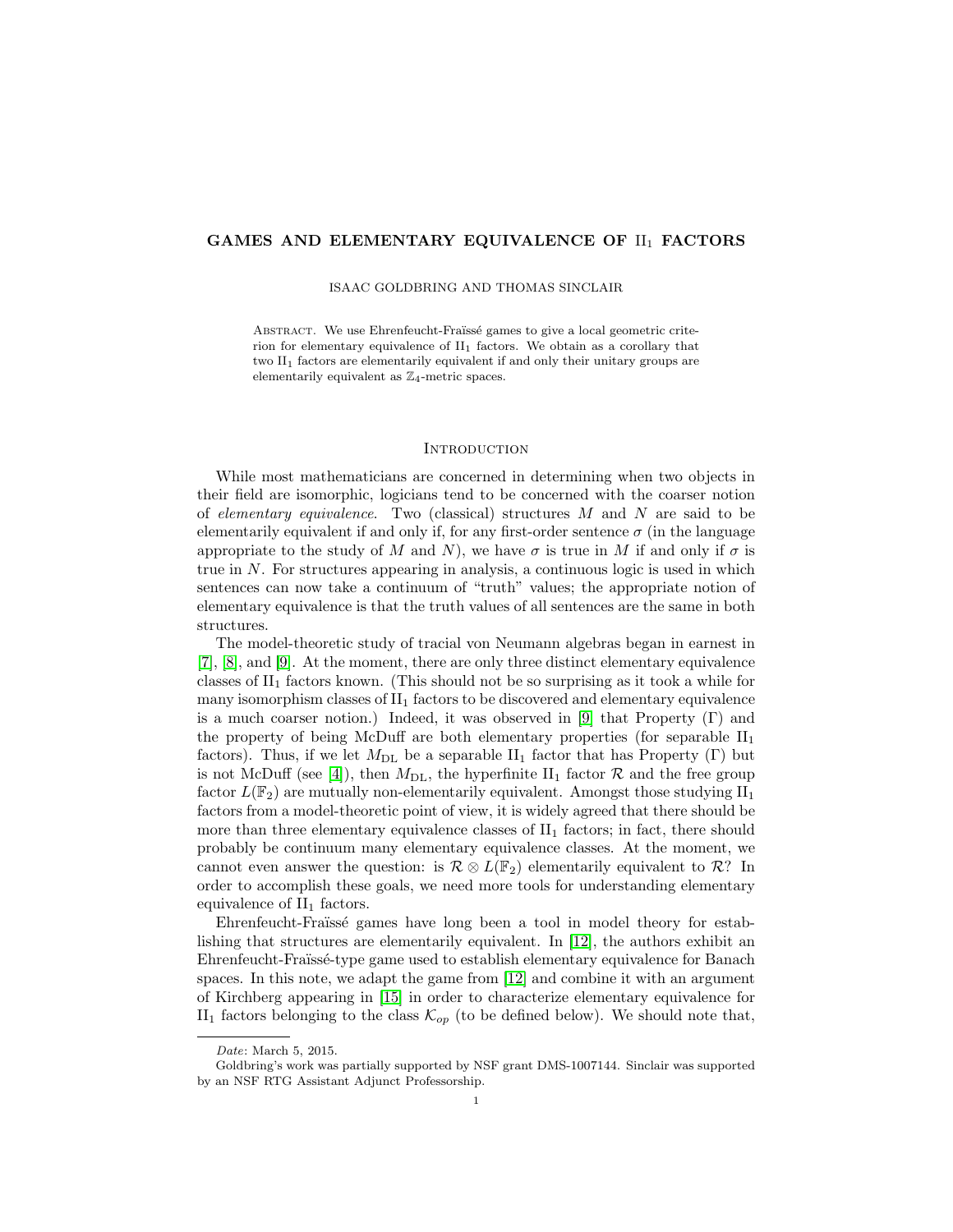currently, we do not know of a  $II_1$  factor that does not belong to the class  $\mathcal{K}_{op}$  and the existence of such a factor would already lead to two new theories of  $II_1$  factors!

Recall Dye's Theorem [\[5\]](#page-11-1), which states that any two factors not of type  $I_{2^n}$  (e.g., any two  $II_1$ -factors) are isomorphic if and only if their unitary groups are isomorphic (even as discrete groups). Combining Dye's Theorem with the Keisler-Shelah Theorem (which states that two structures are elementarily equivalent if and only if they have isomorphic ultrapowers) and the fact that the functors of taking ultrapowers and taking unitary groups commute, we see that two  $II_1$  factors are elementarily equivalent if and only if their unitary groups are elementarily equivalent as metric groups (with respect to the  $\ell_2$  metric). Using the aforementioned Ehrenfeucht-Fraïssé games and some further arguments, our main result is that we can improve upon the previous sentence, essentially removing the group structure:

**Theorem 0.1.** Suppose that M and N are  $II_1$  factors belonging to the class  $\mathcal{K}_{op}$ . Then M and N are elementarily equivalent if and only if  $U(M)$  and  $U(N)$  are elementarily equivalent as  $\mathbb{Z}_4$ -metric spaces.

Here, by a  $\mathbb{Z}_4$ -metric space, we mean a metric space X equipped with an action of  $\mathbb{Z}_4$  on X by isometries. Unitary groups of von Neumann algebras will always be considered as  $\mathbb{Z}_4$ -metric spaces by having the generator of  $\mathbb{Z}_4$  act by multiplication by  $i$ .

In this paper, we assume that the reader is familiar with some basic model theory and von Neumann algebra theory. Good references for continuous model theory are [\[2\]](#page-11-2) and [\[8\]](#page-12-1); the latter is geared towards the model theoretic study of operator algebras.

All normed spaces are assumed to be over the complex numbers, C. For a normed space X we denote the closed unit ball  $(X)_1 := \{x \in X : ||x|| \leq 1\}.$ 

For the convenience of the reader, we now recall the original notion of Ehrenfeucht-Fraïssé games in the context of continuous logic. This has not appeared in the literature but has appeared in some online lecture notes of Bradd Hart [\[11\]](#page-12-5). Fix an arbitrary language  $\mathcal L$  and atomic formulae  $\varphi_1(\vec{x}), \ldots, \varphi_k(\vec{x})$  in the variables  $\vec{x} = (x_1, \ldots, x_n)$  and  $\varepsilon > 0$ . The Ehrenfeucht-Fraisse game  $\mathfrak{G}(\varphi_1, \ldots, \varphi_k, \varepsilon)$  is played with L-structures M and N as follows: First Player I chooses  $a_1 \in M$  or  $b_1 \in N$  respecting the sort of  $x_1$ . Player II choose  $b_2 \in N$  or  $a_2 \in M$  respectively. The players alternate in this manner until they have produced sequences  $a_1, \ldots, a_n \in M$  and  $b_1, \ldots, b_n \in N$ . Player II then wins the game if and only if, for each  $i = 1, \ldots, k$ , we have  $|\varphi_i(\vec{a})^M - \varphi_i(\vec{b})^N| \leq \varepsilon$ . It is then a theorem that  $M \equiv N$ if and only Player II has a winning strategy in each  $\mathfrak{G}(\varphi_1, \ldots, \varphi_k, \varepsilon)$ .

# 1. The class  $\mathcal{K}_{op}$

Given a  $C^*$  algebra A, recall that its opposite algebra  $A^{op}$  is the algebra obtained from A by multiplying elements in the opposite order, that is, for  $a, b \in A$ , we have  $a \cdot_{op} b := b \cdot a$ . It is immediate that  $A^{op}$  is once again a C<sup>∗</sup> algebra. Furthermore, if  $\hat{A}$  is a von Neumann algebra, then  $A^{op}$  is also a von Neumann algebra. Note also that if  $(A_i : i \in I)$  is a family of  $C^*$  algebras (resp. tracial von Neumann algebras) and U is an ultrafilter on I, then  $(\prod_{\mathcal{U}} A_i)^{op} \cong \prod_{\mathcal{U}} A_i^{op}$  via the identity map, where the ultraproduct is understood to be the usual C<sup>∗</sup> algebra ultraproduct (resp. tracial ultraproduct).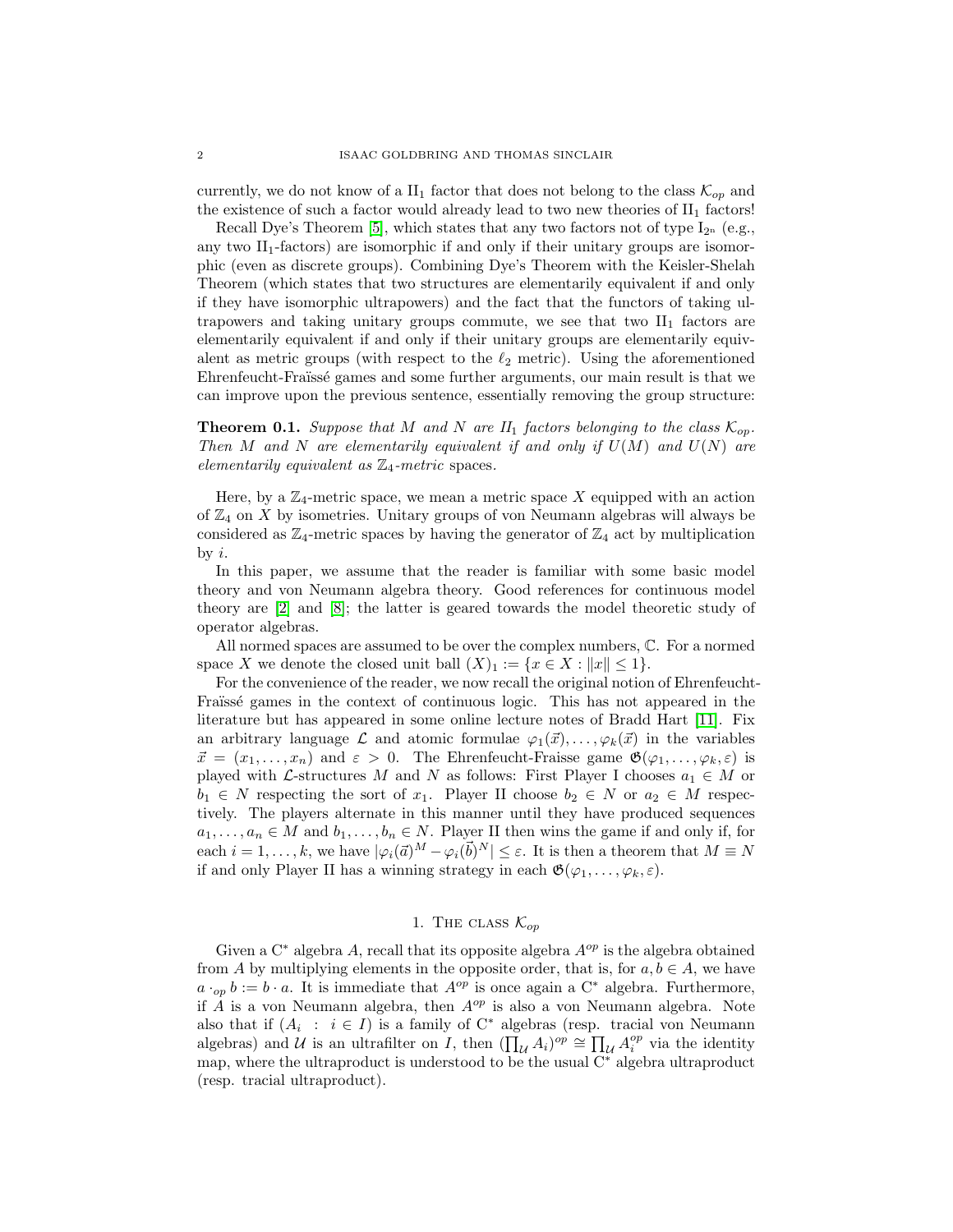Many of the naturally occurring tracial von Neumann algebras are isomorphic to their opposites, e.g.  $\mathcal R$  and  $L(G)$  (G any group). There are examples of tracial von Neumann algebras that are not isomorphic to their opposites (see [\[3\]](#page-11-3)). During a seminar talk given by the first author at Vanderbilt University, Jesse Peterson asked whether or not the class of all tracial von Neumann algebras isomorphic to their opposites is an axiomatizable class. While we do not know the answer to this question (although we suspect the answer is negative), the answer is positive if one replaces the word "isomorphism" by "elementary equivalence" as we show in the following:

<span id="page-2-0"></span>**Proposition 1.1.** The class of all tracial von Neumann algebras that are elementarily equivalent to their opposites is an elementary class.

**Definition 1.2.** We let  $\mathcal{K}_{op}$  denote the class of all tracial von Neumann algebras elementarily equivalent to their opposites.

Proof of Proposition [1.1.](#page-2-0) We present a proof suggested to us by Todor Tsankov as well as independently by the anonymous referee. There are a collection of axioms for the class  $\mathcal{K}_{op}$ : for every term t, recursively define the term  $t^{op}$  by defining  $(t_1 \cdot t_2)^{op} := t_2^{op} \cdot t_1^{op}$ . Then one can recursively define, for any formula  $\varphi$ , the formula  $\varphi^{op}$ , the key clause being the atomic formulae, where one replaces every occurrence of a term t by the term  $t^{op}$ . Then the conditions  $|\sigma - \sigma^{op}| = 0$ , as  $\sigma$ ranges over all sentences, axiomatizes the class  $\mathcal{K}_{op}$ .

We remark in passing that alternately by [\[2,](#page-11-2) Proposition 5.14], it suffices to show that  $\mathcal{K}_{op}$  is closed under isomorphisms, ultraproducts, and ultraroots. We leave it as an exercise to the reader to verify these properties for  $\mathcal{K}_{op}$ .

Since R and  $L(\mathbb{F}_2)$  are isomorphic to their opposites, they belong to  $\mathcal{K}_{op}$ . Moreover, the example  $M_{\text{DL}}$  of a II<sub>1</sub> factor with Property (Γ) that is not McDuff given by Lance and Dixmier in [\[4\]](#page-11-0) is also isomorphic to its opposite. Thus, we have:

**Corollary 1.3.** If there is a  $II_1$  factor that does not belong to  $\mathcal{K}_{op}$ , then there are at least five theories of  $II_1$  factors.

*Proof.* If N is a II<sub>1</sub> factor that does not belong to  $\mathcal{K}_{op}$ , then the theories of N and  $N^{op}$  differ from each other and from the three known theories of  $II_1$  factors.  $\Box$ 

Question 1.4. Are there more "explicit" axioms for the class  $\mathcal{K}_{op}$ ? Can one use typical model-theoretic preservation theorems to show that  $\mathcal{K}_{op}$  is universally axiomatizable or ∀∃-axiomatizable?

**Question 1.5.** Is there a single sentence  $\sigma$  such that, adding the condition " $\sigma = 0$ " to the axioms for II<sub>1</sub> factors gives an axiomatization of  $\mathcal{K}_{op}$ ?

A negative answer to the last question implies that there must be infinitely many elementary equivalence classes of  $II_1$  factors not belonging  $\mathcal{K}_{op}$ . Indeed, if there are only finitely many elementary equivalence classes of  $II_1$  factors not belonging to  $\mathcal{K}_{op}$ , then the class of II<sub>1</sub> factors not belonging to  $\mathcal{K}_{op}$  is readily verified to be elementary as well, whence a typical compactness argument is used to show that the last question has a positive answer.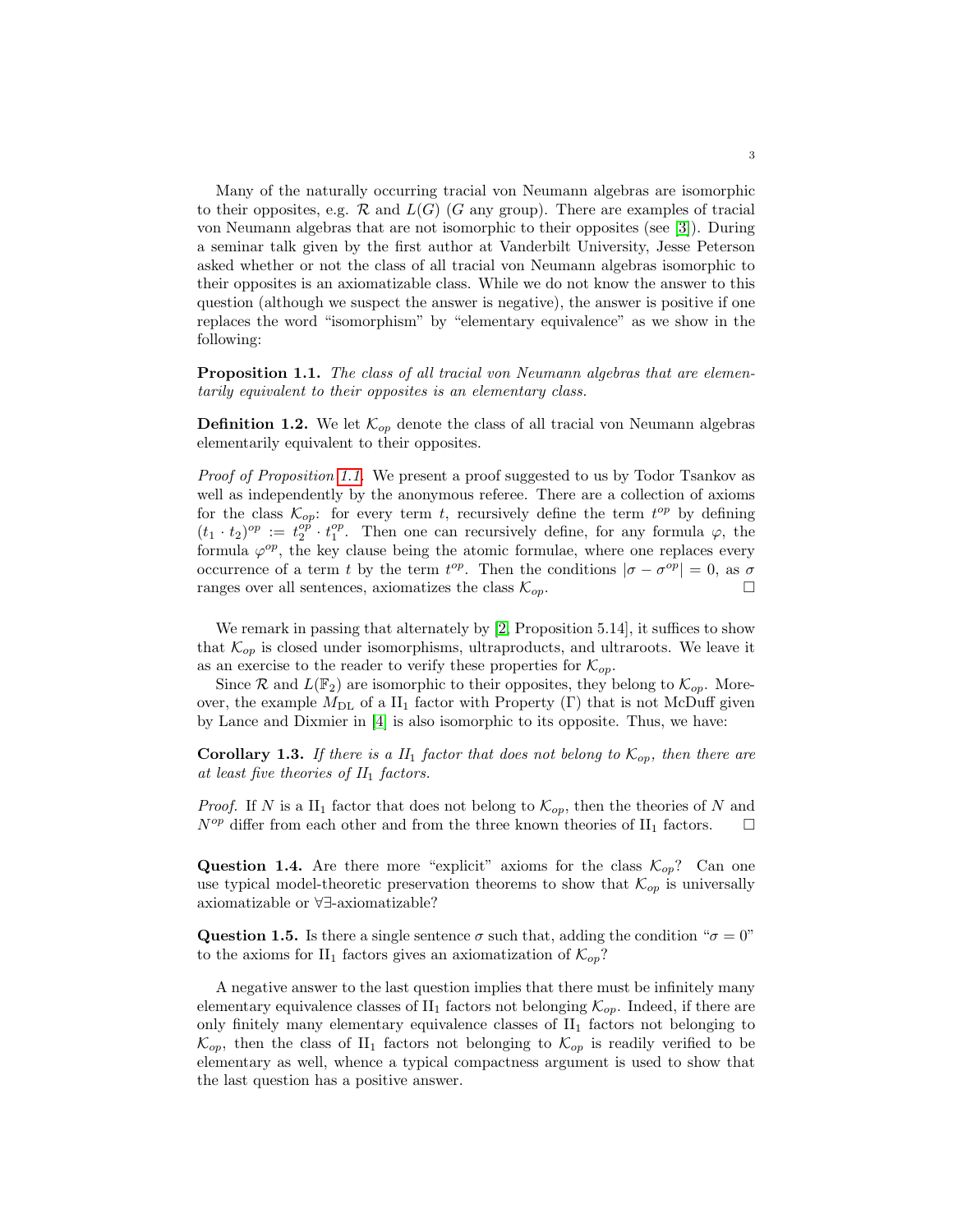#### 2. Model theory of Banach pairs

In order to frame the main results of the paper in the next section on the model theory of  $II_1$ -factors, we introduce a class of linear (unbounded) metric structures ("Banach pairs") for which  $II_1$ -factors will be the primary set of examples. The important fact which we will see is that the theory of a  $II_1$ -factor regarded as a Banach pair will determine its theory as  $II_1$ -factor. For this reason we feel it is justified to introduce this treatment, despite several existing approaches in the literature for dealing with linear metric structures, e.g., [\[1,](#page-11-4) [2,](#page-11-2) [14\]](#page-12-6), with at least one treatment [\[8\]](#page-12-1) being devoted to C<sup>∗</sup>-algebras and tracial von Neumann algebras.

**Definition 2.1.** A *Banach pair*  $(X, \mathcal{C})$  consist of a normed space X and a distinguished subset  $\mathcal{C} \subset (X)_1$  which is:

- complete;
- roundly convex, i.e.,  $\lambda x + \mu y \in C$  for all  $x, y \in C$  and  $\lambda, \mu \in \mathbb{C}$  with  $|\lambda| + |\mu| \leq 1$ ; and
- generating, i.e.,  $\bigcup_n n \cdot C = X$ .

The main examples of Banach pairs we will be interested in are where  $X = M$ , a tracial von Neumann algebra equipped with the 2-norm  $||x||_2 := \text{tr}(x^*x)^{1/2}$ , and  $\mathcal{C} = (M)_1$ , the (norm) closed unit ball.

A Banach pair  $(X, \mathcal{C})$  can be intepreted as an structure for the following language  $\mathcal{L}_{\text{BP}}$ :

- There is one sort each for  $\mathbb C$  and  $X$ .
- There is a sequence of domains of quantification  $\mathcal{C}_n$  for X.
- There are function symbols  $u_{m,n} : C_m \to C_n$  for  $m \leq n$  to be interpreted as the usual inclusion maps.
- X is given the usual complex normed space axioms.
- Axioms which show  $0_X \in C_1 \subset (X)_1$ .
- Axioms to show each  $C_n$  is roundly convex.

For a Banach pair  $(X, \mathcal{C})$ , for  $x \in X$  we define  $||x||_{\mathcal{C}} := \inf\{t > 0 : x \in t \cdot \mathcal{C}\}\$  which can be checked to be a Banach norm on X. However, note that  $\|\cdot\|_{\mathcal{C}}$  is a definable predicate if and only if it is uniformly continuous with respect to the usual norm. (In the case that X is a tracial von Neumann algebra this will be the case if and only if  $X$  is finite-dimensional.)

As an  $\mathcal{L}_{\text{BP}}$ -structure the ultrapower  $(X, \mathcal{C})^{\mathcal{U}}$  can be identified with the Banach pair  $(X^{\mathcal{U}}, \mathcal{C}^{\mathcal{U}})$  where  $X^{\mathcal{U}}$  is the quotient space of  $\{(x_i) : \lim_{\mathcal{U}} ||x_i||_{\mathcal{C}} < \infty\}$  modulo the subspace  $\{(z_i): \lim_{\mathcal{U}} ||z_i||_{\mathcal{C}} < \infty, \lim_{\mathcal{U}} ||z_i|| = 0\}$  and  $\mathcal{C}^{\mathcal{U}} \subset X^{\mathcal{U}}$  is defined in the obvious way.

We say that two Banach pairs  $(X, \mathcal{C})$  and  $(Y, \mathcal{D})$  are isomorphic (written  $(X, \mathcal{C}) \cong$  $(X, \mathcal{D})$  if they are isomorphic as  $\mathcal{L}_{\text{BP}}$ -structures, that is, if there is an isometry  $T: X \to Y$  so that  $T(\mathcal{C}) = \mathcal{D}$ . By definition, the aforementioned Banach pairs are elementarily equivalent (written  $(X, \mathcal{C}) \equiv (Y, \mathcal{D})$ ) if Th $(X, \mathcal{C}) = Th(Y, \mathcal{D})$ . As a consequence of the Keisler–Shelah theorem in continuous logic, we have that  $(X,\mathcal{C}) \equiv (Y,\mathcal{D})$  if and only if there is an ultrafilter so that  $(X,\mathcal{C})^{\mathcal{U}} \cong (Y,\mathcal{D})^{\mathcal{U}}$ . See §10 in [\[13\]](#page-12-7) for a proof of this fact in the context of normed spaces or §3 in [\[12\]](#page-12-3) for a more explicit construction for Banach spaces.

Our main observation in this section is that for Banach pairs  $(X, \mathcal{C})$  and  $(Y, \mathcal{D})$ elementary equivalence can be characterized in terms of the pairs "having the same local geometric structure" by the use of Ehrenfeucht–Fraïssé games. For the very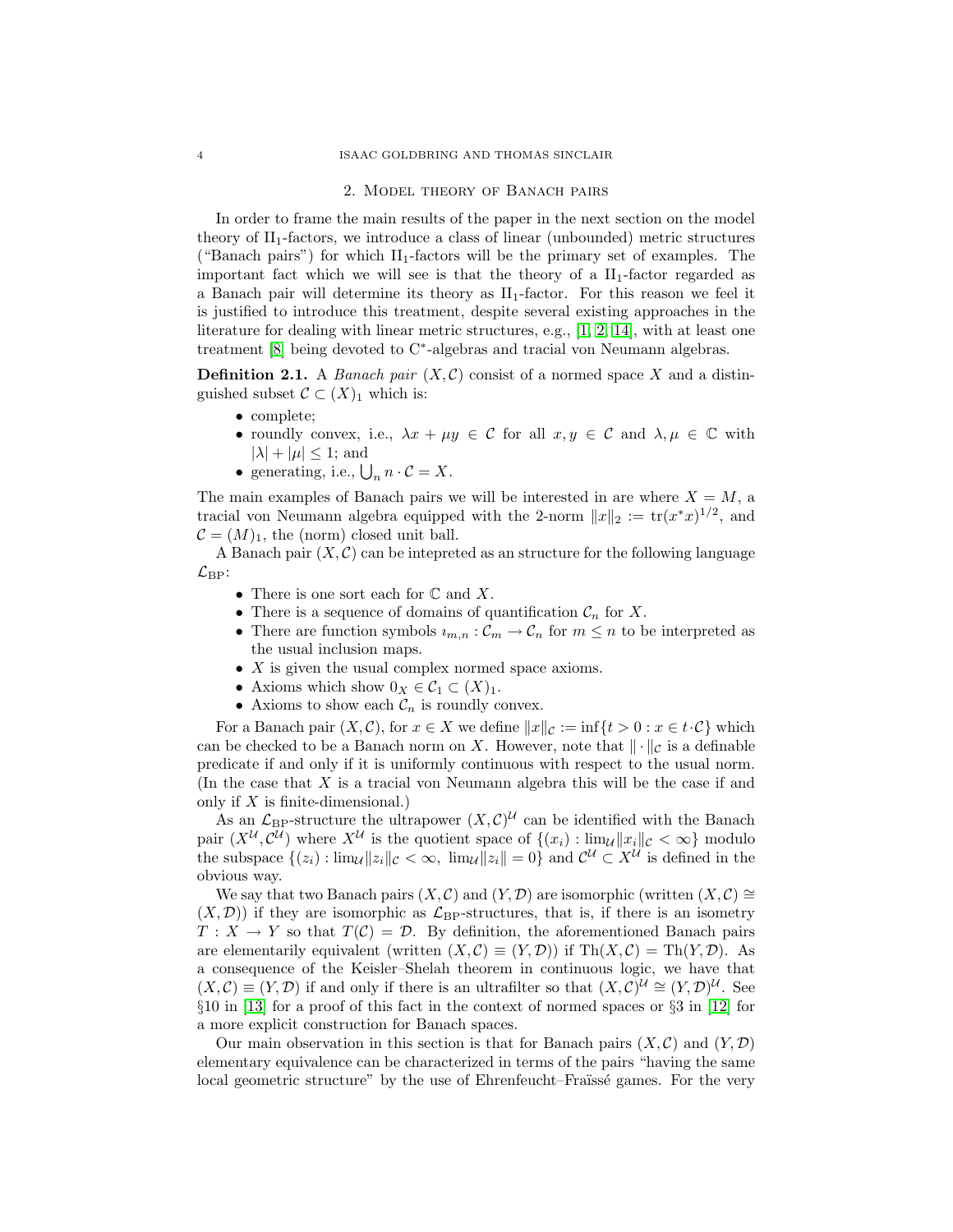similar case of Banach spaces, this was done by Heinrich and Henson [\[12,](#page-12-3) Theorem 4] and the case of normed spaces is largely similar (see Remark 10.10 in [\[13\]](#page-12-7)).

We now describe precisely what we mean when we say that two Banach pairs  $(X, \mathcal{C})$  and  $(Y, \mathcal{D})$  have the same local geometric structure. For E a subspace of X and F a subspace of Y we say that a linear bijection  $T : E \to F$  is an  $\varepsilon$ -almost isometry if  $||T||, ||T^{-1}|| \leq 1 + \varepsilon$  and  $T(E \cap C) \subset_{\varepsilon} F \cap \mathcal{D}$  and  $T^{-1}(F \cap \mathcal{D}) \subset_{\varepsilon} E \cap \mathcal{C}$ . (We write  $A \subset_{\varepsilon} B$  if  $\sup_{x \in A} \inf_{y \in B} ||x - y|| \leq \varepsilon$ .)

The following is adapted from  $\S 2$  of [\[12\]](#page-12-3): see also  $\S 8$  of [\[14\]](#page-12-6). We describe a game  $\mathfrak{G}(n,\varepsilon)$  played by two players with Banach pairs  $(X,\mathcal{C})$  and  $(Y,\mathcal{D})$ , where  $\varepsilon > 0$ and  $n$  are fixed parameters.

**Step 1.** Player I chooses a one-dimensional subspace, either  $E_1 \subset X$  or  $F_1 \subset Y$ . Player II then chooses a subspace, respectively  $F_1 \subset Y$  or  $E_1 \subset X$  and a linear bijection  $T_1 : E_1 \to F_1$ .

**Step i.** Player I chooses an at most one-dimensional extension, either  $E_i \supset E_{i-1}$ or  $F_i \supset F_{i-1}$ . Player II then chooses a subspace, respectively  $F_i \subset Y$  or  $E_i \subset X$ and a linear bijection  $T_i : E_i \to F_i$  which extends  $T_{i-1}$ .

Step n. The players make their choices, and the game terminates. Player II wins if  $T_n : E_n \to F_n$  is an  $\varepsilon$ -almost isometry; otherwise, Player I wins.

During the course of proofs, we may speak of Player I playing  $x_i \in X$ , in which case we mean that Player I plays span $(E_{i-1} \cup \{x_i\})$ . We may then also say that Player II responds with  $y_i \in Y$ , in which case we mean that Player II plays the linear bijection  $T_i$  extending  $T_{i-1}$  that sends  $x_i$  to  $y_i$ .

**Definition 2.2.** We say that Banach pairs  $(X, \mathcal{C})$  and  $(Y, \mathcal{D})$  are *locally equivalent* (written  $(X, \mathcal{C}) \cong_{loc} (Y, \mathcal{D})$ ) if for every  $\varepsilon > 0$  and every n, Player II has a winning strategy for the game  $\mathfrak{G}(n,\varepsilon)$ .

<span id="page-4-0"></span>**Remark 2.3.** Since  $\varepsilon$  is arbitrary, and we need only deal with at most onedimensional extensions, we see that local isomorphism remains the same under an alternate version of  $\varepsilon$ -almost isometry, namely, the existence of linear bijections  $T : E \to F$ ,  $S : F \to E$  with strict containment  $T(E \cap C) \subseteq F \cap D$  and  $S(F \cap \mathcal{D}) \subseteq E \cap \mathcal{C}$  so that  $||ST - id_E||, ||TS - id_F|| < \varepsilon$  and  $||T||, ||S|| < 1 + \varepsilon$ .

<span id="page-4-1"></span>Proposition 2.4. The following statements are equivalent:

- $(1)$   $(X, \mathcal{C}) \equiv (Y, \mathcal{D});$
- (2) there exists an ultrafilter so that  $(X, \mathcal{C})^{\mathcal{U}} \cong (Y, \mathcal{D})^{\mathcal{U}}$  as Banach pairs;
- (3)  $(X, \mathcal{C}) \cong_{\text{loc}} (Y, \mathcal{D}).$

As noted above  $(1) \Leftrightarrow (2)$  is the Keisler–Shelah theorem applied to the language of Banach pairs. The proof of  $(2) \Rightarrow (3)$  is straightforward using representing sequences. Therefore we only need to prove  $(3) \Rightarrow (1)$ . The proof is more or less identical to the Banach space version as in [\[12\]](#page-12-3). However, since we are working in a different logic, we sketch a (nearly complete) proof here for the convenience of the reader.

Sketch of  $(3) \Rightarrow (1)$ . First, we work with the notion of  $\epsilon$ -almost isometry as de-scribed in Remark [2.3.](#page-4-0) Let  $\sigma$  be a sentence of the form  $\inf_{v_1} \sup_{v_2} \cdots Q_{v_n} \rho(v_1, \ldots, v_n)$ , where Q is inf if n is odd and sup if n is even and where  $\rho$  is quantifier-free. (We suppress mention of the sorts  $\mathcal{C}_i$  corresponding to each  $v_i$ .) Fix  $\epsilon > 0$ . It suffices to show that  $\sigma^{(Y,\mathcal{D})} \leq \sigma^{(X,\mathcal{C})} + \epsilon$  for all  $\epsilon > 0$ . Indeed, by symmetry of the relation of local equivalence, this shows that all sentences of the above form have the same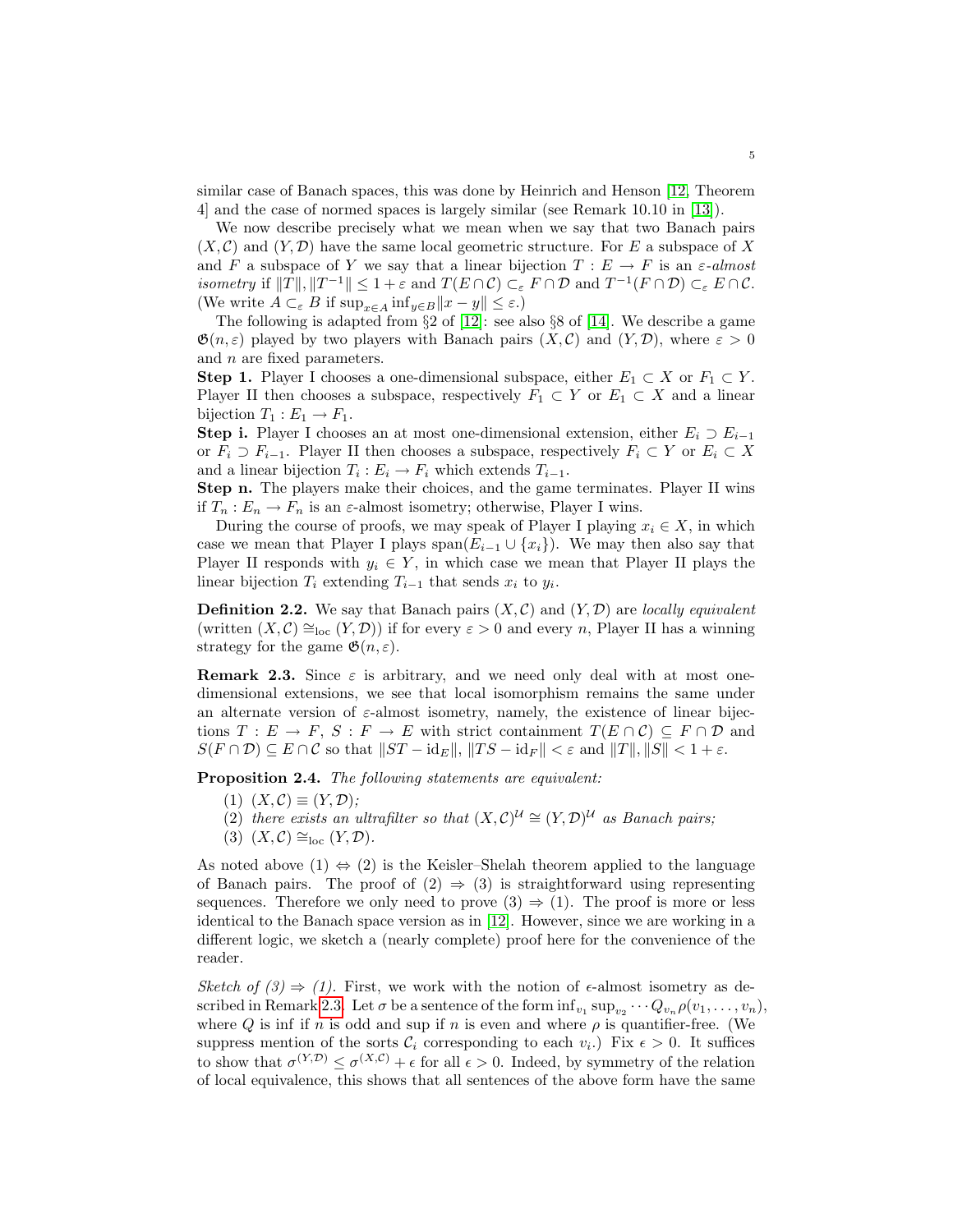truth values in  $(X, \mathcal{C})$  and  $(Y, \mathcal{D})$ . Since any sentence in prenex normal form is equivalent to one of the above form (by adding dummy variables) and since the set of sentences in prenex normal form is dense in the set of all sentences (see  $[2, \S6]$ ), we obtain that  $(X, \mathcal{C}) \equiv (Y, \mathcal{D}).$ 

Fix sufficiently small  $\delta > 0$ . (We will see exactly how small  $\delta$  needs to be in a moment.) Fix a winning strategy S for Player II in  $\mathfrak{G}(n, \delta)$ . Call a play of the game  $\mathfrak{G}(n, \delta)$  regular if:

- For odd *i*, Player I plays  $x_i \in X$ , while for even *i*, Player I plays  $y_i \in Y$ ;
- For each i, Player I's move at Round i is always in the sort corresponding to the variable  $v_i$ ;
- Player II always plays according to  $S$ .

We say that sequences  $x_1, \ldots, x_k \in X$  and  $y_1, \ldots, y_k \in Y$  correspond if they are the results of the first k rounds of a regular play of  $\mathfrak{G}(n, \delta)$ .

For  $0 \leq l \leq n$ , let  $\sigma_l(v_1, \ldots, v_{n-l})$  denote the formula obtained from  $\sigma$  by removing the first  $n - l$  quantifiers. One now proves, by induction on  $l$  ( $0 \le l \le n$ ), that if  $x_1, \ldots, x_{n-l} \in X$  and  $y_1, \ldots, y_{n-l} \in Y$  correspond, then

$$
\sigma_l(y_1,\ldots,y_{n-1})^{(Y,\mathcal{D})}\leq \sigma_l(x_1,\ldots,x_{n-1})^{(X,\mathcal{C})}+\varepsilon.
$$

The base case  $l = 0$  follows from the fact that  $T_n : span(x_1, \ldots, x_n) \to span(y_1, \ldots, y_n)$ is a  $\delta$ -almost isometry if  $\delta$  is chosen sufficiently small. We now prove the induction step. Suppose that the claim holds for l and that  $x_1, \ldots, x_{n-l-1} \in X$  and  $y_1, \ldots, y_{n-l-1} \in Y$  correspond. Let  $r := \sigma_{l+1}(x_1, \ldots, x_{n-l-1})^{(X,\mathcal{C})}$ . First suppose that  $n - l$  is odd, so that  $\sigma_{l+1}(v_1, \ldots, v_{n-l-1}) = \inf_{v_{n-l}} \sigma_l(v_1, \ldots, v_{n-l})$ . Fix  $\eta > 0$ and let  $x_{n_l} \in X$  be of the same sort as  $v_{n-l}$  so that  $\sigma_l(x_1, \ldots, x_{n-l})^{(X,\mathcal{C})} \leq r + \eta$ . Let  $y_{n-l} \in Y$  be Player II's response to  $x_{n-l}$  according to the strategy S. Then, by induction,

$$
\sigma_l(y_1,\ldots,y_{n-l})^{(Y,\mathcal{D})} \leq \sigma_l(x_1,\ldots,x_{n-l})^{(X,\mathcal{C})} + \varepsilon \leq r + \varepsilon + \eta.
$$

Letting  $\eta$  go to 0 yields the desired result. The case that  $n - l$  is even is similar and is left to the reader.  $\Box$ 

## 3. ELEMENTARY EQUIVALENCE OF  $II_1$ -FACTORS

We say that two tracial von Neumann algebras  $M$  and  $N$  are locally equivalent if the associated Banach pairs  $(M,(M)_1)$  and  $(N,(N)_1)$  are locally equivalent. Somewhat miraculously, it turns out that for  $II_1$  factors belonging to  $\mathcal{K}_{op}$ , local equivalence is the same as elementary equivalence. This essentially follows from an argument of Kirchberg in [\[15\]](#page-12-4). First, we need to recall a fact about Jordan morphisms between von Neumann algebras.

Given a  $C^*$  algebra A, the *special Jordan product* on A is the operation  $\circ$  defined by  $a \circ b := \frac{1}{2}(ab + ba)$  for all  $a, b \in A$ . If B is also a C<sup>\*</sup> algebra, then a linear map  $T: A \rightarrow B$  is a *Jordan morphism* if it preserves the special Jordan product and the involution. We need the following:

**Fact 3.1.** (See [\[10,](#page-12-8) Corollary 7.4.9]) If M and N are von Neumann algebras and  $T : M \to N$  is a normal Jordan homomorphism, then T is the sum of a ∗-homomorphism and a ∗-antihomomorphism.

Recall that a map  $A \to B$  between  $C^*$  algebras is a  $*$ -antihomomorphism if and only if it is a ∗-homorphism  $A \to B^{op}$ .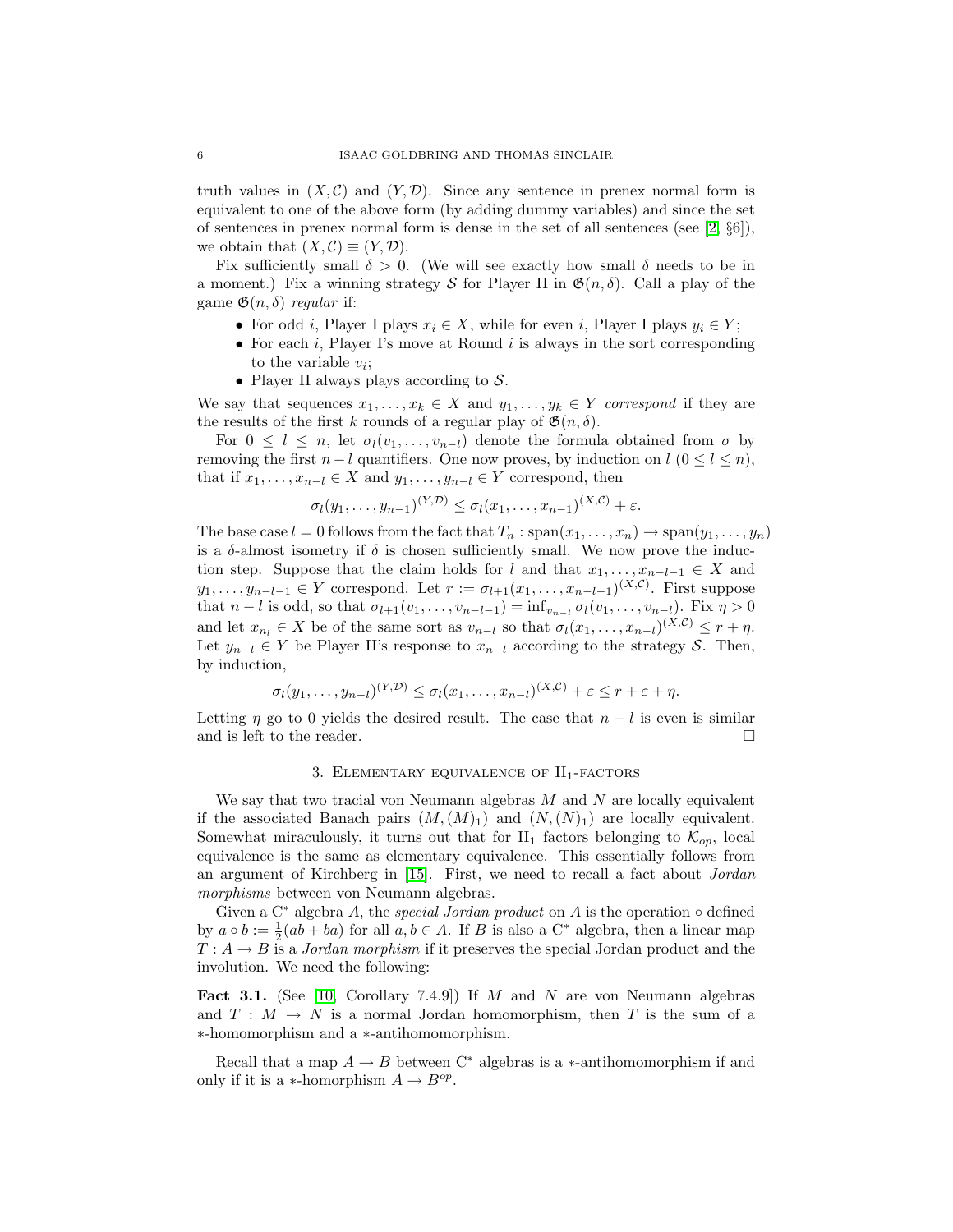Suppose that M and N are von Neumann algebras and  $T : M \to N$  is a unital, bijective, normal Jordan homomorphism. Write  $T = T_1 + T_2$ , where  $T_1 : M \to N$ and  $T_2 : M \to N^{op}$  are \*-homomorphisms. Since  $T_i(1)$  is a projection for  $i =$ 1, 2 and  $T_1(1) + T_2(1) = 1$ ,  $T_1(1)$  and  $T_2(1)$  are orthogonal projections. Since  $T(M) = N$ , it follows that each  $T_i(1)$  is a central projection. Thus, if N is a factor, it follows that  ${T_1(1), T_2(1)} = {0, 1}$ , whence T is either an isomorphism or an anti-isomorphism.

The following is basically Proposition 4.6 in [\[15\]](#page-12-4).

<span id="page-6-0"></span>**Proposition 3.2** (Kirchberg). Suppose that M and N are  $II_1$  factors. If there is an isometry  $T: L^2(M, \text{tr}_M) \to L^2(N, \text{tr}_N)$  so that T maps M onto N contractively, then  $M \cong N$  or  $M \cong N^{op}$ .

*Proof.* We first show that T maps unitaries to unitaries. If  $u \in M$  is a unitary, we have  $1 = ||u||_2^2 = ||T(u)||_2^2 = \langle T(u), T(u) \rangle = \langle T(u)^* T(u), 1 \rangle$ . On the other hand  $||T(u)^*T(u)||_2 \le ||T(u)|| \cdot ||T(u)||_2 \le 1$ . It follows that  $T(u)^*T(u) = 1$ . We thus have that  $T'(x) := T(1)^*T(x)$  is unital, contractive, trace-preserving, and takes unitaries to unitaries. By the same reasoning as in the proof of [\[15,](#page-12-4) Proposition 4.6,  $T'$  is a weakly-continuous Jordan morphism and the result follows from the discussion preceding this proposition.

**Corollary 3.3.** Suppose that M and N are  $II_1$  factors. Then M is locally equivalent to N if and only if M is elementarily equivalent to N or to  $N^{op}$ . In particular, if M and N are  $II_1$  factors belonging to the class  $\mathcal{K}_{op}$ , then M is locally equivalent to  $N$  if and only if  $M$  is elementarily equivalent to  $N$ .

*Proof.* By the Downward Löwenheim-Skolem Theorem (see [\[8,](#page-12-1) Section 4.2]), we may suppose that  $M$  and  $N$  are separable. Suppose that  $M$  is locally equivalent to N. Then by Proposition [2.4,](#page-4-1) there is an isometry  $L^2(M^{\mathcal{U}}) \to L^2(N^{\mathcal{U}})$  that maps  $M^{\mathcal{U}}$  into  $N^{\mathcal{U}}$  contractively. By Proposition [3.2,](#page-6-0)  $M^{\mathcal{U}}$  is isomorphic to either  $N^{\mathcal{U}}$ or  $(N^{\mathcal{U}})^{op}$ . It follows that M is elementarily equivalent to either N or  $N^{op}$ . The converse is trivial.  $\hfill \square$ 

We now introduce a more useful test for determining elementary equivalence which works in the more specific case of Banach pairs  $(M,(M)_1)$  where M is a II1-factor (or more generally a tracial von Neumann algebra) equipped with the 2-norm and  $(M)_1$  is the (operator norm) unit ball of M.

We define the game  $\mathfrak{G}_{vN}(n,\varepsilon)$  in parameters n and  $\varepsilon > 0$  which is played by two players with  $II_1$ -factors  $M$  and  $N$  as follows.

**Step i.** Player I chooses a unitary either  $u_i \in U(M)$  or  $v_i \in U(N)$ . Player II then chooses a unitary, respectively  $v_i \in U(N)$  or  $u_i \in U(M)$  in the same manner.

Step n. The players make their choices, and the game terminates. Player II wins if  $|\langle u_i, u_j \rangle - \langle v_i, v_j \rangle| < \varepsilon$  for all  $1 \leq i, j \leq n$ ; otherwise, Player I wins.

<span id="page-6-1"></span>**Theorem 3.4.** The  $II_1$ -factors M and N are locally equivalent if and only if Player II has a winning strategy for the game  $\mathfrak{G}_{vN}(n,\varepsilon)$  for all parameters  $(n,\varepsilon)$ .

In order to prove this result we will first need one lemma.

<span id="page-6-2"></span>**Lemma 3.5.** Let M and N be  $\text{II}_1$ -factors,  $E \subset M$  and  $F \subset N$  be subspaces, and  $T : (E, E \cap (M)_1) \to (F, F \cap (N)_1)$  is an  $\varepsilon$ -almost isometry. If  $u \in E$  is a unitary, then there exists a unitary  $v \in N$  so that  $||T(u) - v||_2 \leq 4\sqrt{\varepsilon}$ .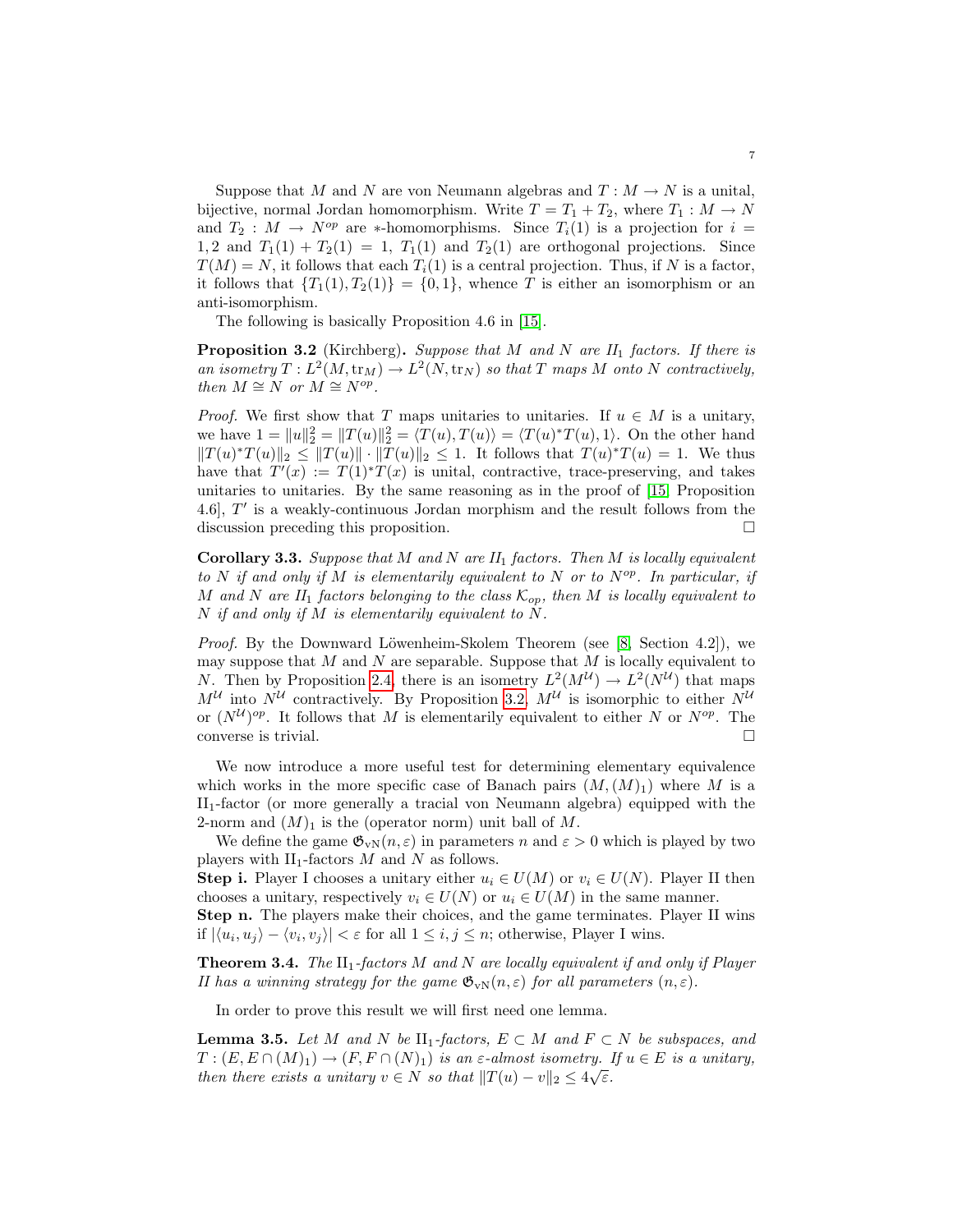*Proof.* In a  $II_1$ -factor a u is a unitary if and only if it is a contraction with  $||u||_2 = 1$ . By definition, we see that there exists a contraction  $y \in N$  with  $||y - T(u)||_2 \leq \varepsilon$ . In particular  $||y||_2 \geq 1 - 2\varepsilon$ . By a standard estimate we have that

$$
||1 - |y||_2^2 \le 1 + |||y||_2^2 - 2 \operatorname{tr}(|y|) = 1 + \operatorname{tr}(|y|^2) - 2 \operatorname{tr}(|y|) \le 1 - \operatorname{tr}(|y|) \le 1 - ||y||_2 \le 2\varepsilon,
$$
  
whence writing  $y = v|y|$  for  $v \in U(N)$  we have that  $||T(u) - v||_2 \le 4\sqrt{\varepsilon}$ .

*Proof of Theorem [3.4.](#page-6-1)* First suppose that M and N are locally equivalent. Fix n and  $\varepsilon > 0$ ; we describe a winning strategy for Player II in the game  $\mathfrak{G}_{vN}(n, \varepsilon)$ . For simplicity, we suppose that  $n = 2$  and describe a winning strategy for Player II; the general case is no more difficult, only the notation is more cumbersome. Fix  $\delta$ sufficiently small (to be specified later) and fix a winning strategy  $S$  for Player II in the game  $\mathfrak{G}(2,\delta)$ . Suppose that Player I first plays  $u_1 \in U(M)$ . (The case that Player I first plays a unitary in N is similar.) Let  $y_1 \in N$  be Player II's response to  $u_1$  in the game  $\mathfrak{G}(2,\delta)$  according to S. Since  $u_1 \mapsto y_1$  determines a  $\delta$ -almost isometry, by Lemma [3.5,](#page-6-2) there is  $v_1 \in U(N)$  such that  $||y_1 - v_1||_2 \leq 4\sqrt{\delta}$ . Now suppose that Player II responds with  $v_2 \in U(N)$ . (The case that Player II responds with a unitary in M is similar.) Let  $x_2 \in M$  be Player II's response to  $(u_1, y_1, v_2)$ in the game  $\mathfrak{G}(2,\delta)$  according to S. Since  $u_1 \mapsto y_1, x_2 \mapsto v_2$  determines a  $\delta$ -almost isometry, we once again have  $u_2 \in U(M)$  such that  $||x_2 - u_2||_2 \leq 4\sqrt{\delta}$ .

We need to verify that  $|\langle u_i, u_j \rangle - \langle v_i, v_j \rangle| < \varepsilon$  for  $i, j = 1, 2$ . If  $\delta$  is chosen small enough so that a  $\delta$ -almost isometry preserves inner products within an error of  $\frac{\varepsilon}{3}$ (use, for example, the Polarization Identity) and such that perturbing entries of an (use, for example, the Polarization identity) and such that perturbing entries of an<br>inner product by a distance of no more than  $4\sqrt{\delta}$  changes the inner product by an amount not exceeding  $\frac{\varepsilon}{3}$ , then the desired estimates hold. For example:

$$
\langle u_1, u_2 \rangle \sim_{\frac{\varepsilon}{3}} \langle u_1, x_2 \rangle \sim_{\frac{\varepsilon}{3}} \langle y_1, v_2 \rangle \sim_{\frac{\varepsilon}{3}} \langle v_1, v_2 \rangle.
$$

We now prove the converse. Suppose that Player II has a winning strategy in all of the games  $\mathfrak{G}_{\nu N}(n,\varepsilon)$ ; we show that M and N are elementarily equivalent as Banach pairs. By symmetry, it is enough to show that  $\sigma^{(M,(M)_1)} \leq r$  implies that  $\sigma^{(N,(N)_1)} \leq r$  for any positive real number r and any prenex normal form sentence  $\sigma$ . Since  $\sigma - r$  is equivalent to a prenex normal form sentence, it is enough to prove that  $\sigma^{(M,(M)_1)} = 0$  implies  $\sigma^{(N,(N)_1)} = 0$  for any prenex normal form sentence  $\sigma$ .

Towards this end, we introduce the "unitary transform" of a sentence in prenex normal form. Suppose that  $\sigma$  is a sentence in prenex normal form, say

$$
\sigma = Q_1 x_1 \cdots Q_n x_n \varphi(\vec{x}),
$$

where  $\varphi(\vec{x})$  is quantifier-free. We form the new sentence  $\sigma^u$  as follows:

- If  $Q_i = \inf$  and  $x_i$  is of sort  $n_i$ , replace each occurrence of the variable  $x_i$ by the term  $t_i(u_i, v_i) := n_i \cdot (\frac{u_i + v_i}{2})$ , where  $u_i$  and  $v_i$  are variables of sort  $\mathcal{C}_1$ , and replace the quantifier  $Q_i x_i$  by the quantifiers  $Q_i u_i Q_i v_i$ .
- The quantifier-free part of  $\sigma^u$  should now be

$$
\max(\varphi, \max_{i}(\max(1 + \|u_i\|_2, 1 + \|v_i\|_2))).
$$

For example, if  $\sigma = \sup_{x_1} \inf_{x_2} \varphi(x_1, x_2)$  where  $x_2$  is of sort  $\mathcal{C}_1$  (for simplicity), then  $\sigma^u = \sup_{x_1} \inf_{u_2} \inf_{v_2} \varphi(x_1, \frac{u_2 + v_2}{2}).$ 

Also, we let  $\sigma^{uu}$  be the "formula" defined in the exact same way as  $\sigma^u$  except that we only allow quantifiers over the unitary groups rather than the entire unit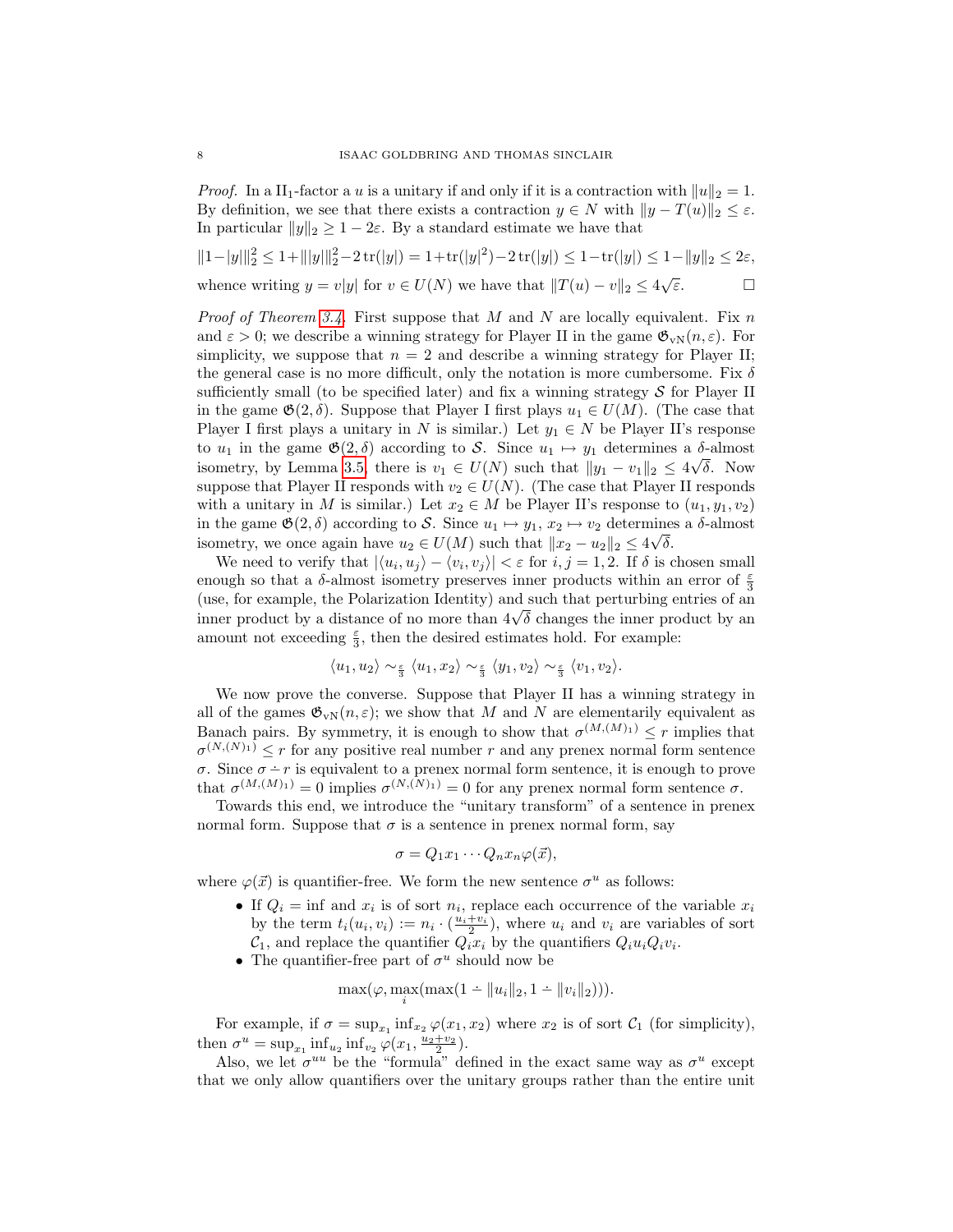ball. (Formally,  $\sigma^{uu}$  is not a formula in the sense of continuous logic, but it will be useful in the remainder of the proof.)

**Claim 1:** We have  $\sigma^{(M,(M)_1)} = 0$  if and only if  $(\sigma^u)^{(M,(M)_1)} = 0$  (and the corresponding statement for  $(N,(N)_1)$ .

Claim 1 follows from the fact that, in a finite von Neumann algebra, any contraction is an average of two unitaries. Indeed if  $x$  is a contraction in a finite von Neumann algebra, then it has polar decomposition  $x = u|x|$ , where u is a unitary. As |x| is a self-adjoint contraction, by functional calculus it may be written as the average of two unitaries.

**Claim 2:**  $(\sigma^u)^{(M,(M)_1)} = 0$  if and only if  $(\sigma^{uu})^{(M,(M)_1)} = 0$  (and the corresponding statement for  $(N,(N)_1)$ .

The backwards direction of Claim 2 is trivial; the forwards direction follows from the fact that if x is a contraction in a finite factor and  $||x||_2 \geq 1 - \varepsilon$ , then there is a unitary u so that  $||u - x||_2 \leq 2\sqrt{\varepsilon}$ .

Finally, suppose that  $\sigma$  is a sentence in prenex normal form and  $\sigma^{(M,(M)_1)}=0$ . Then by Claims 1 and 2, we have  $(\sigma^{uu})^{(M,(M)_1)}=0$ . Since atomic formulae are of the form  $\|\lambda_1x_1 + \cdots + \lambda_nx_n\|_2$  and arbitrary quantifier-free formulae are continuous combinations of atomic formulae, it follows from a winning strategy for Player II in  $\mathfrak{G}_{vN}(n,\varepsilon)$  (for suitably small  $\varepsilon$ ) that  $(\sigma^{uu})^{(N,(N)_1)}=0$ , whence  $\sigma^{(N,(N)_1)}=0$  by Claims 1 and 2 again.

$$
\Box
$$

Suppose now that  $\mathcal{L}_i = {\phi}$ , where  $\phi$  is a unary function symbol with modulus of uniform continuity  $\Delta_{\phi}(\varepsilon) = \varepsilon$ . If M is a tracial von Neumann algebra, we view  $U(M)$  as an  $\mathcal{L}_i$ -structure by interpreting  $\phi$  as multiplication by i. We then have:

**Corollary 3.6.** Let M and N be  $II_1$ -factors. Then M and N are locally equivalent if and only if  $U(M)$  and  $U(N)$  are elementarily equivalent as  $\mathcal{L}_i$ -structures.

*Proof.* If  $M$  and  $N$  are locally equivalent, then  $M$  is elementarily equivalent to either N or  $N^{op}$ . It follows that there is an ultrafilter U such that  $M^{\mathcal{U}}$  is isomorphic to  $N^{\mathcal{U}}$  or  $(N^{op})^{\mathcal{U}}$ . In either case,  $(U(M))^{\mathcal{U}} = U(M^{\mathcal{U}})$  is isomorphic to  $(U(N))^{\mathcal{U}} =$  $U(N^{\mathcal{U}})$  as  $\mathcal{L}_i$ -structures, whence  $U(M)$  and  $U(N)$  are elementarily equivalent as  $\mathcal{L}_i$ -structures.

Conversely, assume that  $U(M)$  and  $U(N)$  are elementarily equivalent as  $\mathcal{L}_i$ structures. Then Player II has a winning strategy for the  $EF$ -games for  $U(M)$  and  $U(N)$  as  $\mathcal{L}_i$ -structures. It then follows that Player II has a winning strategy in the games  $\mathfrak{G}_{vN}$  for M and N. Indeed, this follows from the fact that

$$
\Re\langle u_i, u_j \rangle = 1 - \frac{1}{2}d(u_i, u_j)^2, \quad \Im\langle u_i, u_j \rangle = 1 - \frac{1}{2}d(u_i, i \cdot u_j)^2.
$$

<span id="page-8-0"></span>Remark 3.7. Notice that the proof of the previous corollary gives an alternative proof of the forward direction of Theorem [3.4.](#page-6-1)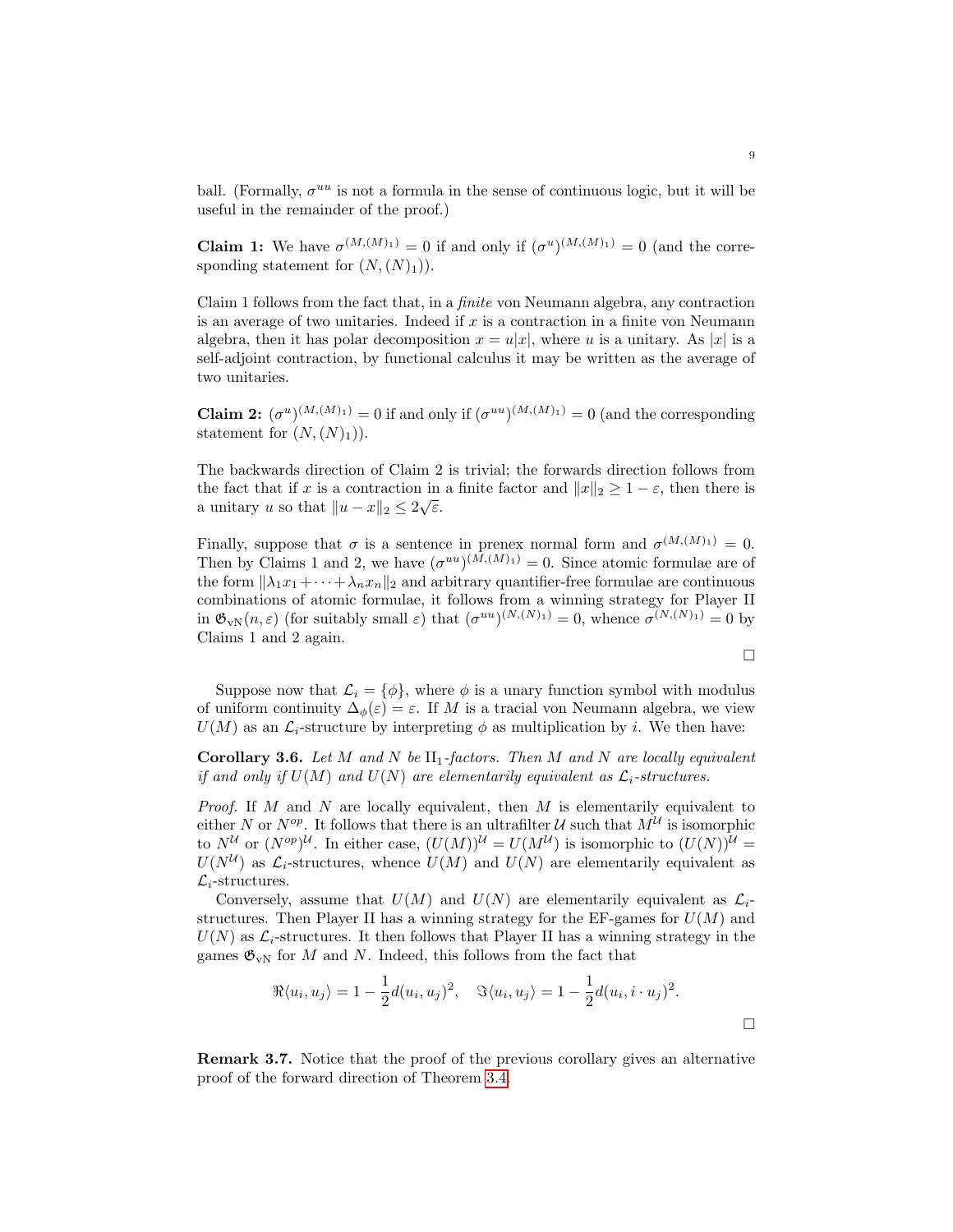**Corollary 3.8.** Let M and N be  $II_1$  factors in the class  $\mathcal{K}_{op}$ . Then M and N are elementarily equivalent if and only if  $U(M)$  and  $U(N)$  are elementarily equivalent as  $\mathcal{L}_i$ -structures.

Corollary 3.9. Let M and N be  $II_1$ -factors. Suppose for every  $\varepsilon$  that there is an  $(1 + \varepsilon)$ -Lipschitz homeomorphism  $f: U(M) \to U(N)$ , that is, f is bijective with  $(1+\varepsilon)^{-1}||u-v||_2 \leq ||f(u)-f(v)||_2 \leq (1+\varepsilon)||u-v||_2$ , that is further assumed to preserve the action by  $\mathbb{Z}_4$ . Then M and N are locally isomorphic.

We will say that  $M$  and  $N$  are *approximately Lipschitz isometric* if the condition of the previous corollary is satisfied. Although this relation ought to be in principle much stronger than elementary equivalence, to the best of our knowledge the results of [\[9\]](#page-12-2) heretofore furnish the only know examples of properties invariant under this relation namely, the McDuff property and property  $(\Gamma)$ . It is, however, tempting to speculate that approximate Lipschitz isometry ought to be equivalent to isomorphism (up to opposites).

In lieu of this, it would be highly interesting to determine whether hyperfiniteness is an invariant of approximate Lipschitz isometry. If true, this would be in contrast with [\[9,](#page-12-2) Theorem 4.3] which shows in particular that hyperfiniteness is not an invariant of elementary equivalence. Though one can show, essentially by Fact 3.1 and Proposition 3.2 (see also [\[19,](#page-12-9) chapter XIV.2]), that for every  $n$  there exists  $\varepsilon > 0$  so that any  $\varepsilon$ -approximate Lipschitz embedding  $\theta$  of  $M_n$  into a II<sub>1</sub>-factor N there is a  $*$ -homomorphism  $\theta' : M_n \to N$  so that the image of the unit ball under θ is ε-contained in 2-norm in the image unit ball under  $θ'$  of  $M_n$ , this still does not seem sufficient, unless  $\varepsilon$  could be taken independent of n.

#### 4. Further remarks and open problems

Of course, Corollary [3.8](#page-8-0) raises the question: which  $\mathbb{Z}_4$ -metric spaces arise as unitary groups of  $II_1$  factors? Even more importantly, what are the theories of such  $\mathbb{Z}_4$ -metric spaces? Ignoring the extra structure for a moment, an important example of a complete theory of (noncompact) metric spaces is the theory of the Urysohn metric space. (See, for example,  $[6]$ .) Recall that the Urysohn metric space is the unique (up to isometry) complete, separable metric space that is universal (that is, every separable metric space isometrically embeds) and ultrahomogeneous (every isometry between finite–even compact–subspaces extends to an isometry of the entire space). However, the Urysohn space (or rather, its bounded counterpart, the Urysohn sphere) could never be isometric to the unitary group of a  $II_1$  factor as the latter's metric is always negative definite.

Note that for  $M$  with separable predual,  $U(M)$  isometrically embeds naturally in  $\mathbb{S}^{\infty}$ , the Hilbert sphere in  $\ell^2$ . The space  $\mathbb{S}^{\infty}$  is the "Hilbertian Urysohn sphere" in the sense described in [\[16\]](#page-12-11), section 1.4.2.

It is well worth pointing out the following proposition, which is an immediate consequence of Ozawa's [\[17\]](#page-12-12) fundamental result on the non-existence of a universal, separable  $II_1$  factor.

<span id="page-9-0"></span>**Proposition 4.1.** For any separable  $II_1$  factor  $M$ ,  $U(M)$  is not universal among all  $\mathbb{Z}_4$ -metric spaces which embed (as  $\mathbb{Z}_4$ -metric spaces) in  $\mathbb{S}^{\infty}$ .

*Proof.* Suppose, towards a contradiction, that there is a  $II_1$  factor M for which  $U(M)$  is universal among all  $\mathbb{Z}_4$ -metric spaces which embed in  $\mathbb{S}^{\infty}$ . In particular,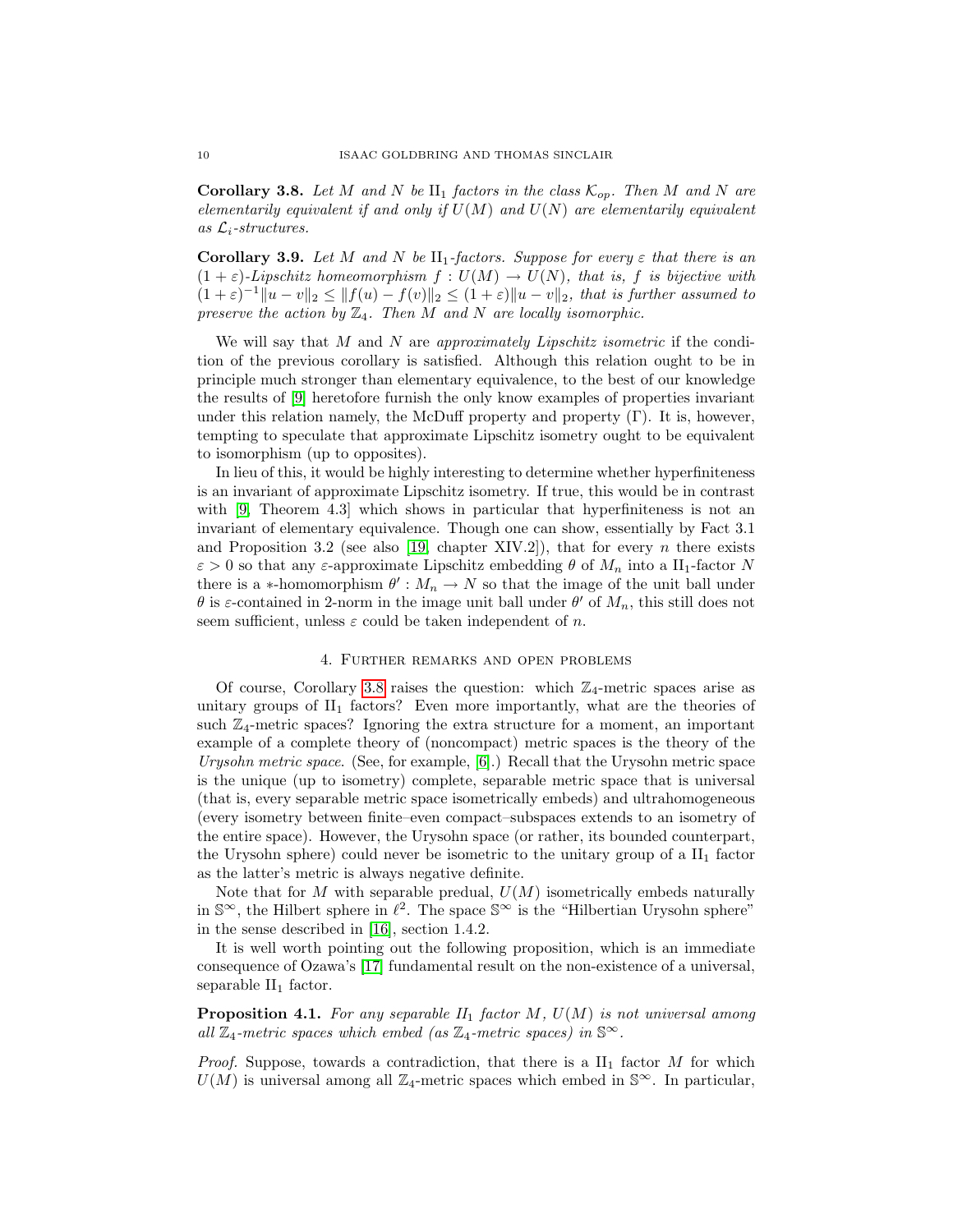for any II<sub>1</sub>-factor N with separable predual,  $U(N)$  isometrically embeds in  $U(M)$ in a way which commutes with the action of  $i$ . Since this embedding respects the inner product, it is not hard to see it must extend to an isometric embedding  $L^2(N) \to L^2(M)$  which takes N into M contractively. Thus, as above, there is a unital injective \*-homomorphism  $N \hookrightarrow pMp \oplus ((1 - p)M(1 - p))^{op}$ , whence N embeds in either  $M$  or  $M^{op}$  since  $N$  is a factor. However, this would contradict the fact [\[17\]](#page-12-12) that there is no separable universal  $II_1$ -factor (pick  $M \star M^{op}$ ).

**Question 4.2.** Can  $U(M)$  ever be universal among all metric spaces which embed in S<sup>∞</sup>?

Proposition [4.1](#page-9-0) is good evidence that the answer to the previous question is no. We remark that a positive answer to the previous question would be equivalent to demonstrating the existence of a separable  $II_1$ -factor for which there is an isometric embedding  $\mathbb{S}^{\infty} \hookrightarrow U(M)$ . We currently do not know whether  $\mathbb{S}^{\infty}$  embeds isometrically in the unitary group of  $any$   $II<sub>1</sub>$ -factor. The existence of such an embedding ought to have striking consequences as the following proposition, which is similar in spirit, demonstrates.

**Proposition 4.3.** Suppose that M is a separable  $II_1$  factor belonging to the class  $\mathcal{K}_{op}$ . Further suppose that, for each n, the n-dimensional complex spheres  $\mathbb{S}^n$  isometrically embed in  $U(M)$  with respect to the natural  $\mathbb{Z}_4$ -actions. Then M is a locally universal  $II_1$ -factor, that is, every separable  $II_1$  factor embeds into an ultrapower of M. In particular, if, for each n, the n-dimensional complex spheres  $\mathbb{S}^n$ isometrically embed in  $U(\mathcal{R})$  with respect to the natural  $\mathbb{Z}_4$ -actions, then Connes embedding problem has a positive answer.

*Proof.* Suppose that  $M$  satisfies the assumption of the proposition and let  $N$  be an II<sub>1</sub> factor. Let F be any finite subset of  $U(N)$ . Then choosing an orthogonal projection P onto a suitably large finite-dimensional subspace so that  $||P(u)|| > 1-\varepsilon$ for all  $u \in F \cup iF$ , we can correct to an (effective in)  $\varepsilon$ -almost  $\mathbb{Z}_4$ -embedding of F into some  $\mathbb{S}^n$ , and therefore also in  $U(M)$ . But  $\mathbb{Z}_4$ -embeddings preserve inner products, whence pairs of inner products in  $F$  can be modeled arbitrarily well in  $U(M)$ . As above, Kirchberg's argument shows that N embeds in  $M^{\mathcal{U}}$ .

We now remark how our main result recasts Kirchberg's characterization of  $\mathcal{R}^{\omega}$ embeddability in a game-theoretical light. Let  $(A, tr)$  be an arbitrary tracial  $C^*$ algebra which we view as a normed space with respect to the 2-norm. To introduce a bit of terminology, we say that a subspace  $E \subset A$  is  $\varepsilon$ -almost representable in R if there exists a subspace  $F \subset \mathcal{R}$  and a linear bijection  $T : E \to F$  so that  $||T||, ||T^{-1}|| \leq 1 + \varepsilon$  and  $T(E \cap (A)_1) \subset_{\varepsilon} F \cap (R)_1$ . Then by Proposition 4.6 in [\[15\]](#page-12-4), A is  $\mathcal{R}^{\omega}$ -embeddable if and only if for every  $\varepsilon > 0$ , every finite-dimensional subspace of A is  $\varepsilon$ -representable in  $\mathcal{R}$ .

Let us introduce the following "one-sided, one-round game"  $\mathfrak{G}_{\mathcal{R}}(n,\varepsilon)$  for which the winning condition is that, for all  $u_1, \ldots, u_n \in U(A)$  which are linearly independent, there exist *n* unitaries  $v_1, \ldots, v_n \in U(\mathcal{R})$  so that the map

 $T : \text{span}\{u_1, \ldots, u_n\} \to \text{span}\{v_1, \ldots, v_n\}$ 

defined by  $T(u_i) = v_i$  satisfies  $||T||, ||T^{-1}|| \leq 1 + \varepsilon$ .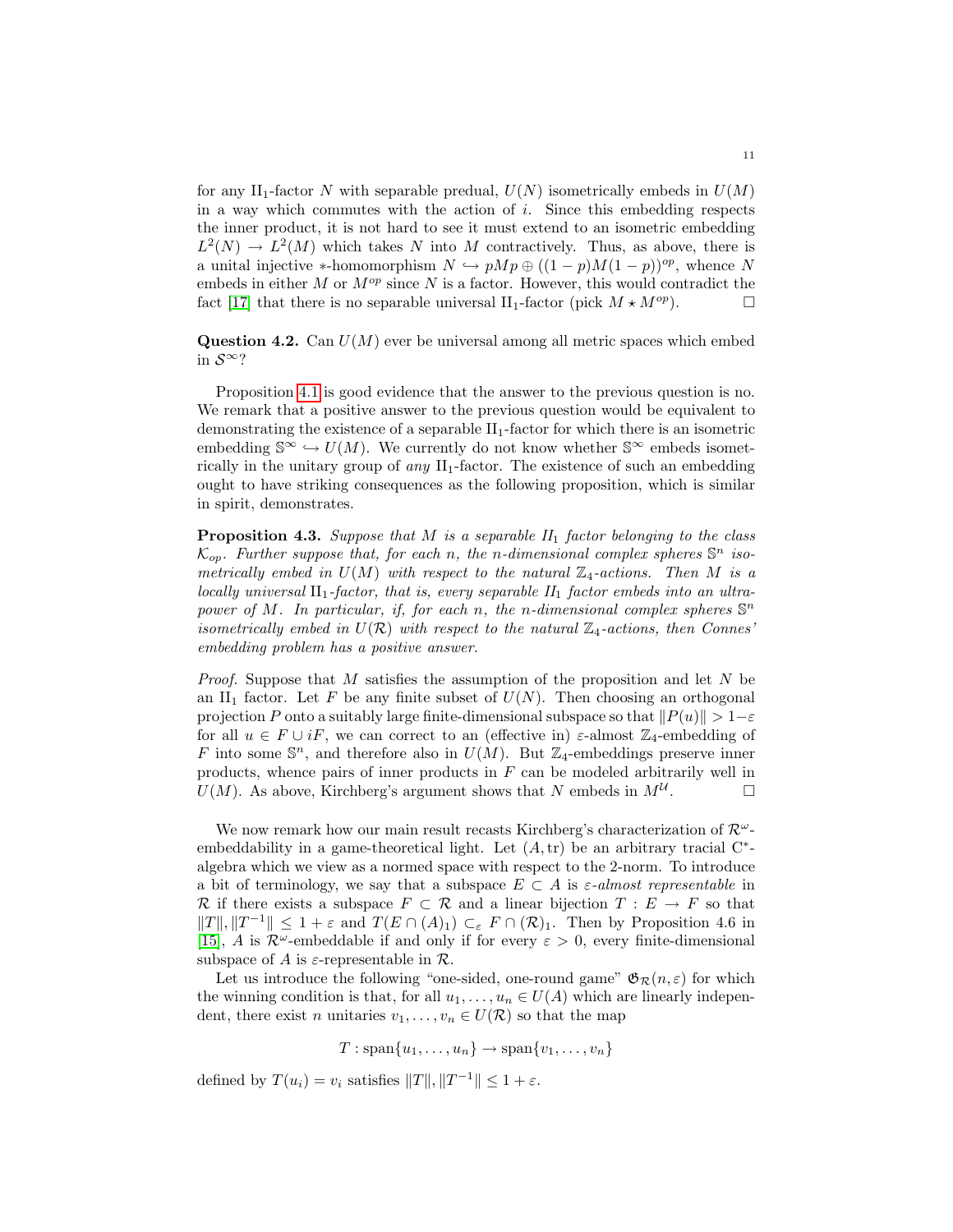**Proposition 4.4.** There is a constant  $N = N(n, \varepsilon)$  so that every n-dimensional subspace E of any tracial  $C^*$ -algebra  $(A, \text{tr})$  is  $\varepsilon$ -almost representable in  $\mathcal R$  if  $\mathfrak{G}_{\mathcal{R}}(N, \varepsilon/4)$ is winnable.

*Proof.* We first claim that there is a uniform constant  $K(n, \varepsilon)$  so that for every n-dimensional subspace  $E \subset A$  of any tracial  $C^*$ -algebra  $(A, tr)$  there exists a set of unitaries  $\bar{u} = \{u_1, \ldots, u_l\} \subset U(A)$  with  $l \leq K$  so that every element of  $E \cap (A)_1$ is  $\varepsilon$ -approximated in 2-norm by a convex combination of elements of  $\bar{u}$ .

Indeed, choose an  $\varepsilon/2$ -net  $x_1, \ldots, x_m \in E \cap (A)_1$ . The cardinality of such a net is bounded in particular by the  $\varepsilon/4$ -covering number of the unit ball in  $\ell_n^2$ . We may perturb each  $x_i$  so that  $||x_i|| < 1 - \varepsilon/4$  and still have an  $\varepsilon$ -net for  $E \cap (A)_1$ . By the main result of [\[18\]](#page-12-13) there is a constant C depending only on  $\varepsilon$  so that each  $x_i$  is a convex combination of at most  $C$  unitaries in  $U(A)$ , whence the claim follows.

We next claim that if A is infinite-dimensional and if  $E \subset A$  is a finite-dimensional subspace, then for every  $\varepsilon > 0$  and  $u \in U(A)$  there exists  $u' \in U(A)$  with  $||u - u'||_2 < ε$  and so that u' is linearly independent from E. To see this, let P<sub>E</sub>:  $L^2(A) \to E$  be the orthogonal projection onto E. By the Kaplansky density theorem, we have that  $U(A)$  is 2-norm dense in  $U(A'')$ . Since  $M := A'' \subset \mathcal{B}(L^2(A, \text{tr}))$ is infinite-dimensional, it contains a diffuse abelian subalgebra. Therefore, there is a projection  $p \in M$  with trace  $tr(p) = 1 - \varepsilon^2/2$  and a sequence of unitaries  $v_n \in U(M)$  so that  $v_n \to p$  weakly. Since  $P_E$  is a finite-rank operator, we thus have  $\sqrt{1-\varepsilon^2/2}$ . It is now easy to see that choosing *n* sufficiently large and  $u' \in U(A)$ that  $P_E(uv_n) \to P_E(up)$  strongly, whence  $||P_E(uv_n)||_2 \to ||P_E(up)||_2 \le ||p||_2 =$ sufficiently close to  $uv_n$  works.

We now can proceed with the proof of the proposition. Let  $E = \text{span}\{u_1, \ldots, u_n\} \subset$ A. (Every *n*-dimensional subspace of a  $C^*$ -algebra is a subspace of a space spanned by at most 4n unitaries, so we may assume this is the case without loss of generality.) By the previous claims, we can extend  $u_1, \ldots, u_n$  to  $u_1, \ldots, u_n, u_{n+1}, \ldots, u_s$  $(s \leq n + K(n, \varepsilon))$  to a complete collection of linearly independent unitaries so that all elements in  $E \cap (A)_1$  are 2 $\varepsilon$ -approximated in 2-norm by a convex combination of unitaries in the collection. If  $\mathfrak{G}_R(s,\varepsilon/4)$  is winnable, then it is easy to check that for  $S = T|_E$  we have that  $S(E \cap (A)_1) \subset_{\varepsilon} S(E) \cap (R)_1$ , and we are done.

**Problem 4.5.** Let  $\mathcal{C} \subset \ell_n^2$  be a convex subset of the unit ball in *n*-dimensional Hilbert space. For every  $\varepsilon > 0$  does there exists a  $\text{II}_1$ -factor M so that  $(\ell_n^2, \mathcal{C})$  is  $\varepsilon$ -represented in M? Can one always choose a locally universal II<sub>1</sub>-factor (in the sense of [\[9\]](#page-12-2)) or even  $\mathcal{R}$ ?

## **REFERENCES**

- <span id="page-11-4"></span>1. I. Ben Yaacov, Continuous first order logic for unbounded metric structures, J. Math. Log. 8 (2008), 197-223.
- <span id="page-11-2"></span>2. I. Ben Yaacov, A. Berenstein, C.W. Henson, and A. Usvyatsov, Model theory for metric structures, Model theory with applications to algebra and analysis. vol. 2, pp. 315-427, London Math. Soc. Lecture Note Ser. 350, Cambridge UP, Cambridge, 2008.
- <span id="page-11-3"></span>3. A. Connes, Sur la classification des factuers de type II, C.R. Acad. Sci. Paris Sér. A-B 281 (1975), A13-A15.
- <span id="page-11-0"></span>4. J. Dixmier and E.C. Lance, *Deux nouveaux facteurs de type*  $II_1$ *, Invent. Math.* **7** (1969), 226-234.
- <span id="page-11-1"></span>5. H.A. Dye, On the geometry of projections in certain operator algebras, Ann. of Math. (2) 61 (1955), 73-89.